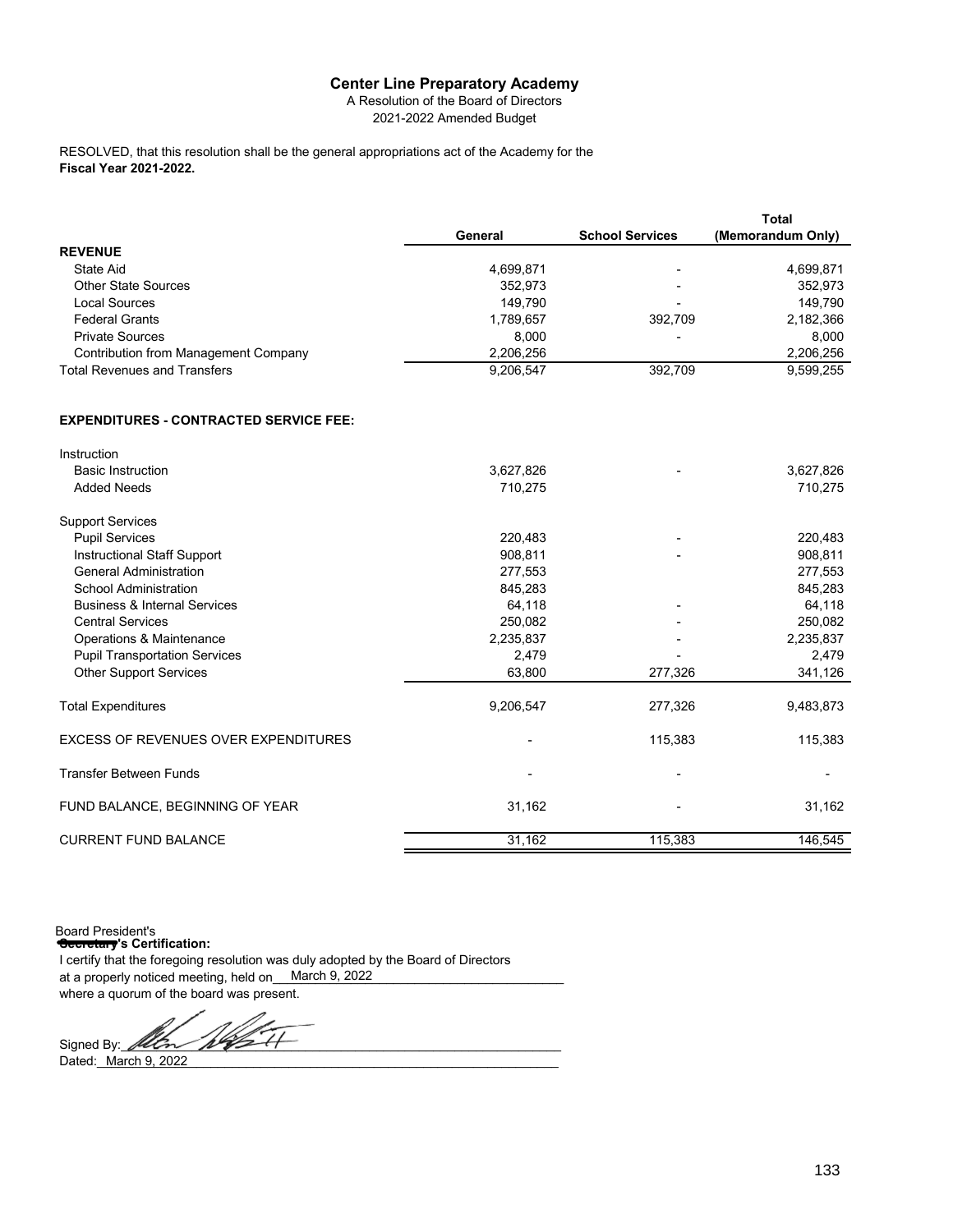2021-2022 Amended Budget Detail

|                                                        | 2021-2022<br>Amended |
|--------------------------------------------------------|----------------------|
| <b>General Fund</b>                                    |                      |
| <b>REVENUE</b>                                         |                      |
| State Aid                                              | 4,699,871            |
| <b>Revenue from State Sources</b>                      | 352,973              |
| <b>Revenue from Local Sources</b>                      | 149,790              |
| Restricted-Federal 'Pass thru' Grants - Title I        | 214,505              |
| Restricted-Federal 'Pass thru' Grants - Title II       | 46,080               |
| Restricted-Federal 'Pass thru' Grants - Title IV       | 6,730                |
| Restricted-Federal 'Pass thru' Grants - Charter School | 780,175              |
| Restricted-Federal 'Pass thru' Grants - IDEA           | 17,570               |
| Restricted-Federal 'Pass thru' Grants - ESSER          | 724,597              |
| <b>Revenue from Private Sources</b>                    | 8,000                |
| <b>Contribution from Management Company</b>            | 2,206,256            |
| <b>Total Revenue &amp; Other Transactions</b>          | 9,206,547            |
|                                                        |                      |
| <b>EXPENDITURES</b>                                    |                      |
| <b>Basic Instruction</b>                               |                      |
| Salaries, Taxes, & Benefits                            | 2,701,462            |
| <b>Local Meetings</b>                                  | 7,881                |
| Printing and Binding                                   | 31,398               |
| <b>Teaching Supplies</b>                               | 433,940              |
| Textbooks                                              | 198,860              |
| Software & Equipment                                   | 1,275                |
| <b>Equipment Lease</b>                                 | 55,812               |
| Dues/Memberships                                       | 4,080                |
| Field trips                                            | 5,652                |
| <b>Contracted Services</b>                             | 148,626              |
| <b>Employment Expenses</b>                             | 1,440                |
| Finger Printing & Background Checks                    | 2,400                |
| <b>Board Funds</b>                                     | 35,000               |
| <b>Total - Basic Instruction</b>                       | 3,627,826            |
| <b>Added Needs</b>                                     |                      |
| <b>Compensatory Education</b>                          |                      |
| Salaries, Taxes, & Benefits                            | 342,179              |
| <b>Teaching Supplies</b>                               | 34,155               |
| <b>Subtotal - Compensatory Education</b>               | 376,334              |
| <b>Special Education</b>                               |                      |
| Salaries, Taxes, & Benefits                            | 281,193              |
| Local Meetings                                         | 375                  |
| Workshops and Conferences                              | 1,116                |
| <b>Teaching Supplies</b>                               | 7,380                |
| Software & Equipment                                   | 770                  |
| <b>Indirect Costs</b>                                  | 43,107               |
| <b>Subtotal - Special Education</b>                    | 333,941              |
|                                                        |                      |
| <b>Total - Added Needs</b>                             | 710,275              |

**Pupil Services**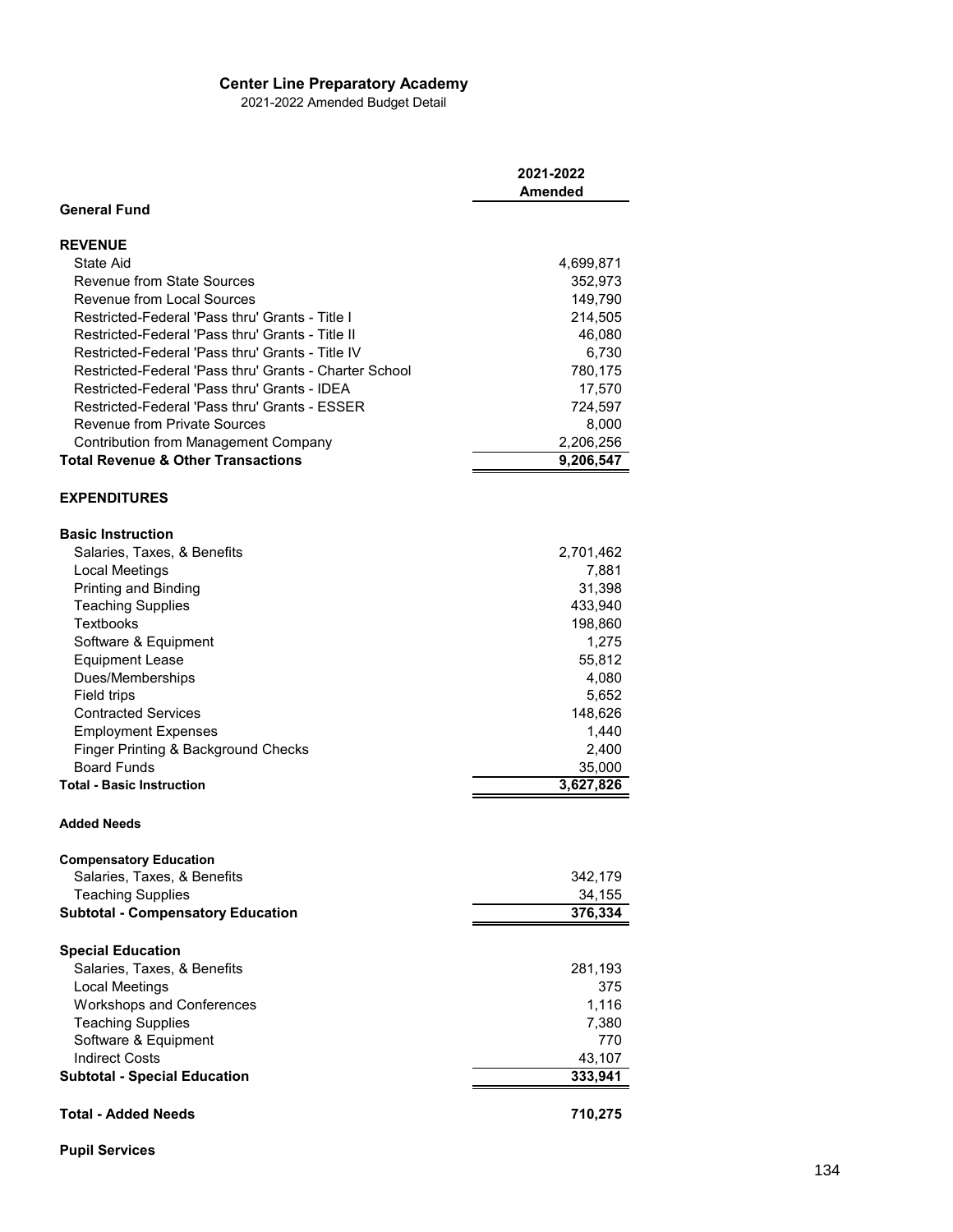| <b>Occupational Therapist Services</b>                           | 16,871         |
|------------------------------------------------------------------|----------------|
| <b>Psychological Services</b>                                    | 34,121         |
| Speech Pathology                                                 | 67,471         |
| Social Work Services                                             | 102,020        |
| <b>Total - Pupil Services</b>                                    | 220,483        |
| <b>Instructional Staff Support</b>                               |                |
| Salaries, Taxes, & Benefits                                      | 422,565        |
| <b>Workshops and Conferences</b>                                 | 6,265          |
| Improvement of Instruction                                       | 102,775        |
| <b>Professional Development</b>                                  | 63,998         |
| <b>Library Books</b>                                             | 203,044        |
| Library                                                          | 450            |
| Technology                                                       | 60,163         |
| <b>Special Education</b>                                         | 30,976         |
| Recess Aides                                                     | 18,575         |
| <b>Total - Instructional Staff Support</b>                       | 908,811        |
|                                                                  |                |
| <b>General Administration</b>                                    |                |
| <b>Board of Education</b>                                        |                |
| <b>Board of Education Administration</b>                         | 34,029         |
| Legal Fees                                                       | 7,500          |
| Audit                                                            | 5,953          |
| Travel & Expense Staff                                           | 500            |
| Insurance                                                        | 11,700         |
| <b>Subtotal - Board of Education</b>                             | 59,682         |
|                                                                  |                |
| <b>Executive Administration</b>                                  |                |
| Executive Administration                                         | 41,567         |
| Oversight Fee                                                    | 176,304        |
| <b>Subtotal - Executive Administration</b>                       | 217,871        |
| Total - General Administration                                   | 277,553        |
| <b>School Administration</b>                                     |                |
| <b>Office of the Principal</b>                                   |                |
| Salaries, Taxes, & Benefits                                      | 282,515        |
| Local Meetings                                                   | 7,275          |
| <b>Workshops and Conferences</b>                                 | 6,309          |
| Mailing                                                          | 5,949          |
| Printing & Binding                                               | 1,800          |
| <b>Office Supplies</b>                                           | 6,610          |
| Dues/Memberships                                                 | 3,500          |
| Advertising                                                      |                |
| <b>Contracted Services</b>                                       | 288,116        |
|                                                                  | 1,660          |
| <b>Bank Charges</b><br><b>Subtotal - Office of the Principal</b> | 640<br>604,374 |
|                                                                  |                |
| <b>Other School Administration</b>                               |                |
| Admissions & Other Administrative Support                        | 108,882        |
| Salaries, Taxes, & Benefits                                      | 122,786        |
| <b>Local Meetings</b>                                            |                |
|                                                                  | 1,000          |
| <b>Workshops and Conferences</b>                                 | 741            |
| Mailing                                                          | 5,000          |
| Printing & Binding                                               | 2,500          |
| <b>Subtotal - Other School Administration</b>                    | 240,909        |
| <b>Total - School Administration</b>                             | 845,283        |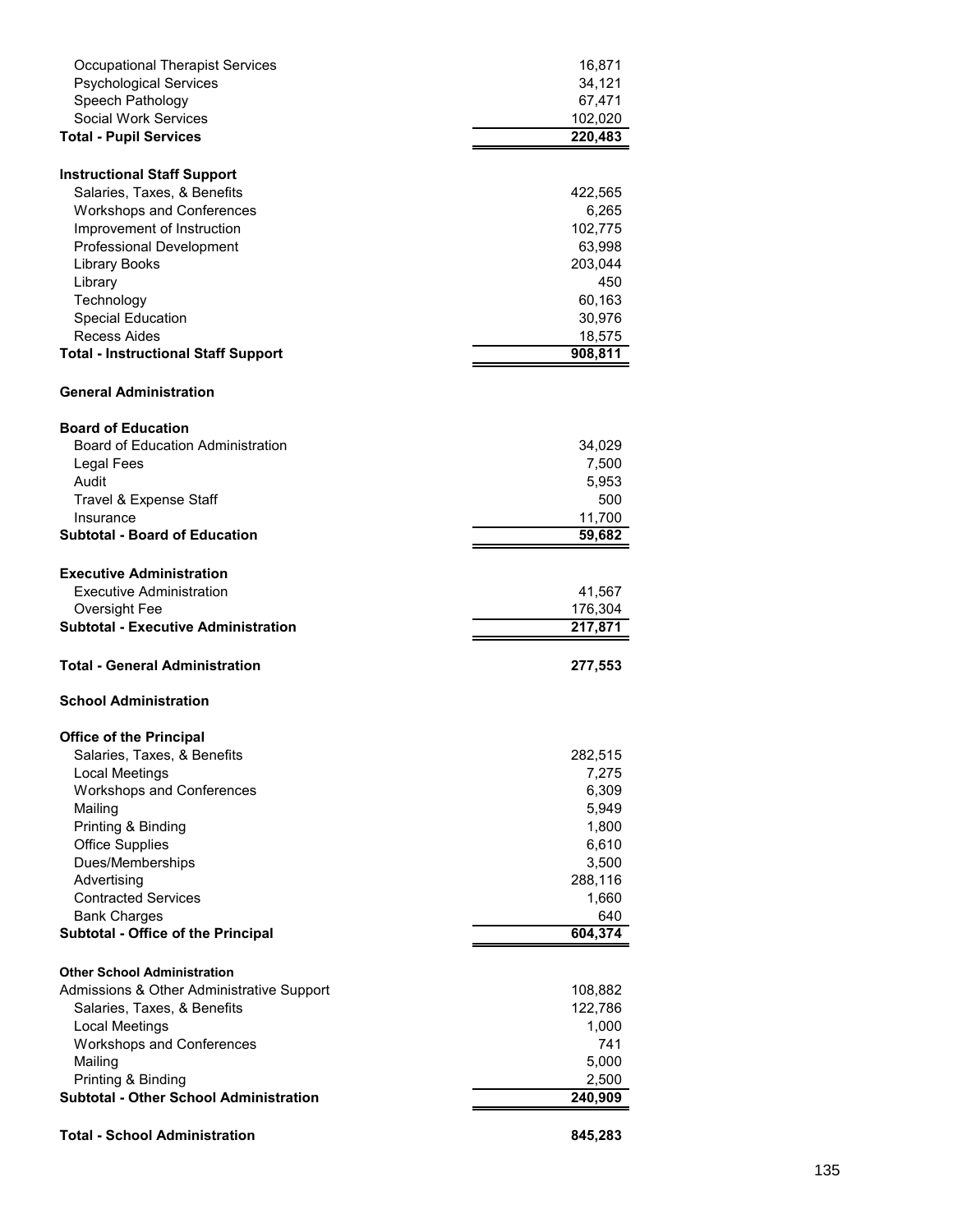| <b>Business &amp; Internal Services</b>                                                 |           |
|-----------------------------------------------------------------------------------------|-----------|
| <b>Fiscal Services</b>                                                                  | 61,749    |
| Internal Distribution Services                                                          | 2,369     |
| <b>Total - Business &amp; Internal Services</b>                                         | 64,118    |
|                                                                                         |           |
| <b>Central Services</b>                                                                 |           |
| <b>Information Services</b>                                                             | 39,393    |
| <b>Staff/Personnel Services</b>                                                         | 99,595    |
| <b>Data Processing Services</b>                                                         | 76,807    |
| <b>Other Central Services</b>                                                           | 34,287    |
| <b>Total - Central Services</b>                                                         | 250,082   |
|                                                                                         |           |
| <b>Operations &amp; Maintenance</b>                                                     |           |
| <b>Internal Building Services</b>                                                       | 172,604   |
| Telephone                                                                               | 2,715     |
| Heat                                                                                    | 31,325    |
| Electric                                                                                | 104,675   |
| Sewer                                                                                   | 6,850     |
| Waste & Trash Disposal                                                                  | 3,200     |
| <b>Building Maintenance &amp; Repair</b>                                                | 267,893   |
| Equipment Maintenance & Repair                                                          | 5,680     |
| Lease of Building                                                                       | 1,311,840 |
| Lease of Equipment                                                                      | 7,521     |
| Supplies                                                                                | 7,130     |
| <b>Equipment Purchases</b>                                                              | 225,358   |
| Liability Insurance                                                                     | 1,700     |
| <b>Property Taxes</b>                                                                   | 65,656    |
| Property Insurance                                                                      | 13,000    |
| Safety & Security                                                                       | 8,691     |
| <b>Total - Operations &amp; Maintenance</b>                                             | 2,235,837 |
|                                                                                         |           |
| <b>Pupil Transportation Services</b>                                                    |           |
| <b>Contracted Transportation</b>                                                        | 2,479     |
| <b>Total - Pupil Transportation Services</b>                                            | 2,479     |
| <b>Other Support Services</b>                                                           |           |
| <b>Pupil Activities</b>                                                                 |           |
| Salaries, Taxes, & Benefits                                                             | 18,272    |
| <b>Contracted Services</b>                                                              |           |
| Supplies                                                                                | 45,528    |
| <b>Total - Pupil Activities</b>                                                         | 63,800    |
|                                                                                         |           |
| Outgoing Transfer to School Service Fund                                                |           |
| Total Expenditures & Other Transactions                                                 | 9,206,547 |
| <b>Revenues and Other Financing Sources Over</b><br>(Under) Expenditures and Other Uses |           |
| Beginning Fund Balance (7/1)                                                            | 31,162    |
| <b>Ending Fund Balance</b>                                                              | 31,162    |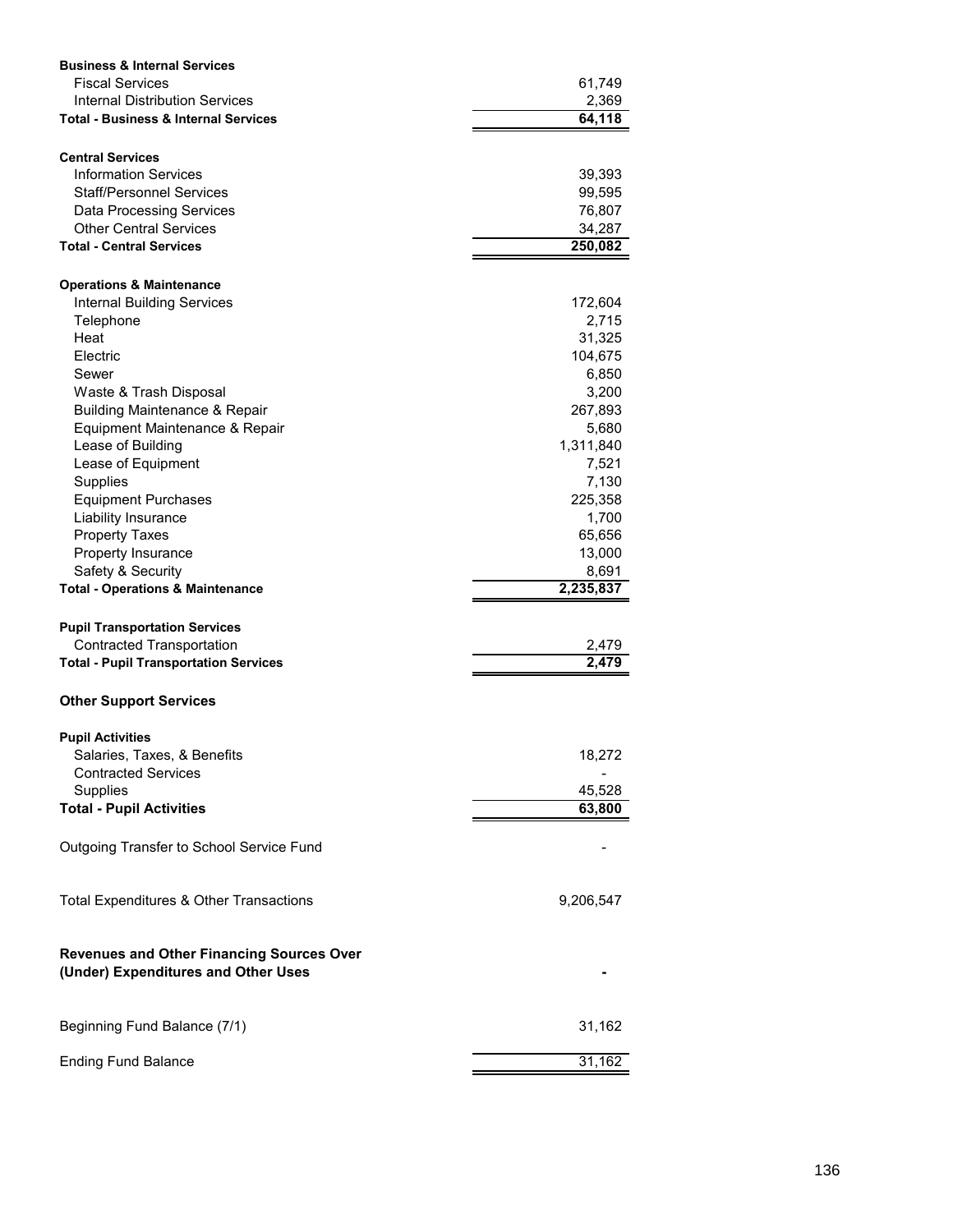| <b>School Service Fund</b>                                                                                                                                     |                             |
|----------------------------------------------------------------------------------------------------------------------------------------------------------------|-----------------------------|
| Department of Agriculture                                                                                                                                      | 284,520                     |
| Department of Agriculture - Breakfast                                                                                                                          | 108,189                     |
| Department of Agriculture - Fruit/Veg                                                                                                                          |                             |
| Commodities                                                                                                                                                    |                             |
| <b>Other USDA Grants</b>                                                                                                                                       |                             |
| <b>Total Food Service Revenue</b>                                                                                                                              | 392,709                     |
| Transfer In from General Fund                                                                                                                                  |                             |
| <b>Total Revenue and Incoming Transfers</b>                                                                                                                    | 392,709                     |
| <b>EXPENDITURES</b><br><b>Food Services</b><br>Supplies, Materials including Commodities expense<br>Salaries & Wages<br><b>Total Food Service Expenditures</b> | 274,124<br>3,202<br>277,326 |
|                                                                                                                                                                |                             |
| <b>Revenues and Other Financing Sources Over</b><br>(Under) Expenditures and Other Uses                                                                        | 115,383                     |
| Beginning Fund Balance (7/1)                                                                                                                                   |                             |
| <b>Ending Food Service Fund Balance</b>                                                                                                                        | 115,383                     |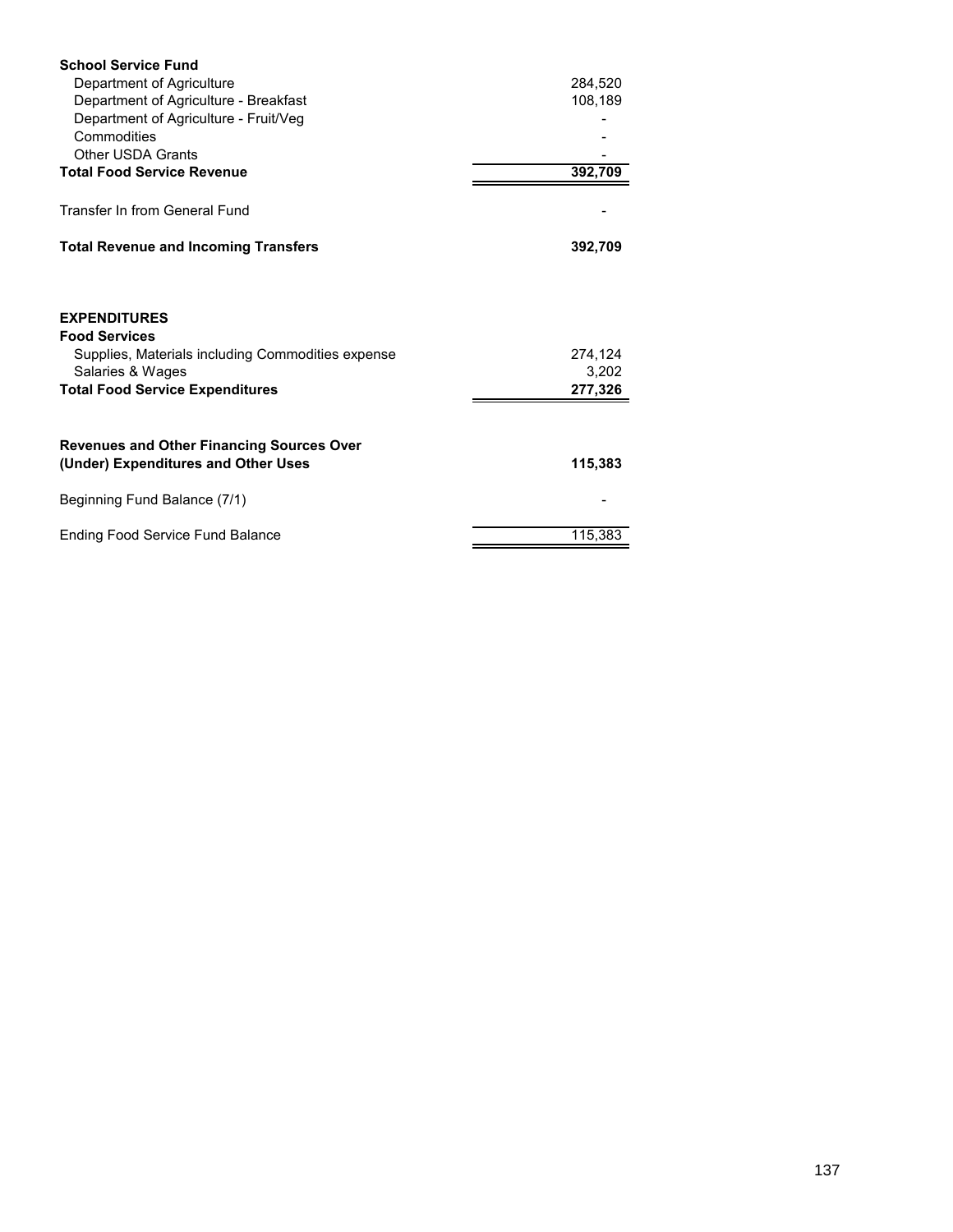2021-22 Initial Budget Comparison to 2021-22 Amended Budget

|                                               | 2021-22<br><b>Initial Budget</b><br>Proposal | 2021-22<br><b>Amended Budget</b><br>Proposal | Change      |
|-----------------------------------------------|----------------------------------------------|----------------------------------------------|-------------|
| <b>REVENUE</b>                                |                                              |                                              |             |
| State Aid                                     | 6,341,490                                    | 4,699,871                                    | (1,641,619) |
| <b>Other State Sources</b>                    | 348,158                                      | 352,973                                      | 4,815       |
| <b>Local Sources</b>                          |                                              | 149,790                                      | 149,790     |
| <b>Federal Grants</b>                         | 1,377,626                                    | 2,182,366                                    | 804,739     |
| <b>Private Sources</b>                        | 8,000                                        | 8,000                                        |             |
| <b>Contribution from Management Company</b>   | 399,981                                      | 2,206,256                                    | 1,806,275   |
| <b>Total Revenues and Transfers</b>           | 8,475,255                                    | 9,599,255                                    | 1,124,000   |
| <b>EXPENDITURES - CONTRACTED SERVICE FEE:</b> |                                              |                                              |             |
| Instruction                                   |                                              |                                              |             |
| <b>Basic Instruction</b>                      | 2,800,776                                    | 3,627,826                                    | 827,050     |
| <b>Added Needs</b>                            | 625,367                                      | 710,275                                      | 84,908      |
| <b>Support Services</b>                       |                                              |                                              |             |
| <b>Pupil Services</b>                         | 157,515                                      | 220,483                                      | 62,968      |
| Instructional Staff Support                   | 831,541                                      | 908,811                                      | 77,270      |
| <b>General Administration</b>                 | 276,050                                      | 277,553                                      | 1,503       |
| School Administration                         | 742,784                                      | 845,283                                      | 102,499     |
| <b>Business &amp; Internal Services</b>       | 68,517                                       | 64,118                                       | (4, 399)    |
| <b>Central Services</b>                       | 289,202                                      | 250,082                                      | (39, 120)   |
| Operations & Maintenance                      | 2,146,813                                    | 2,235,837                                    | 89,024      |
| <b>Pupil Transportation Services</b>          | 2,611                                        | 2,479                                        | (133)       |
| <b>Other Support Services</b>                 | 540,430                                      | 341,126                                      | (199, 304)  |
| <b>Total Expenditures</b>                     | 8,481,606                                    | 9,483,873                                    | 1,002,267   |
| <b>EXCESS OF REVENUES OVER EXPENDITURES</b>   | (6, 351)                                     | 115,383                                      | 121,733     |
| <b>Transfer Between Funds</b>                 |                                              |                                              |             |
| FUND BALANCE, BEGINNING OF YEAR               | 7,653                                        | 31,162                                       | 23,509      |
| <b>CURRENT FUND BALANCE</b>                   | 1,302                                        | 146,545                                      | 145,242     |